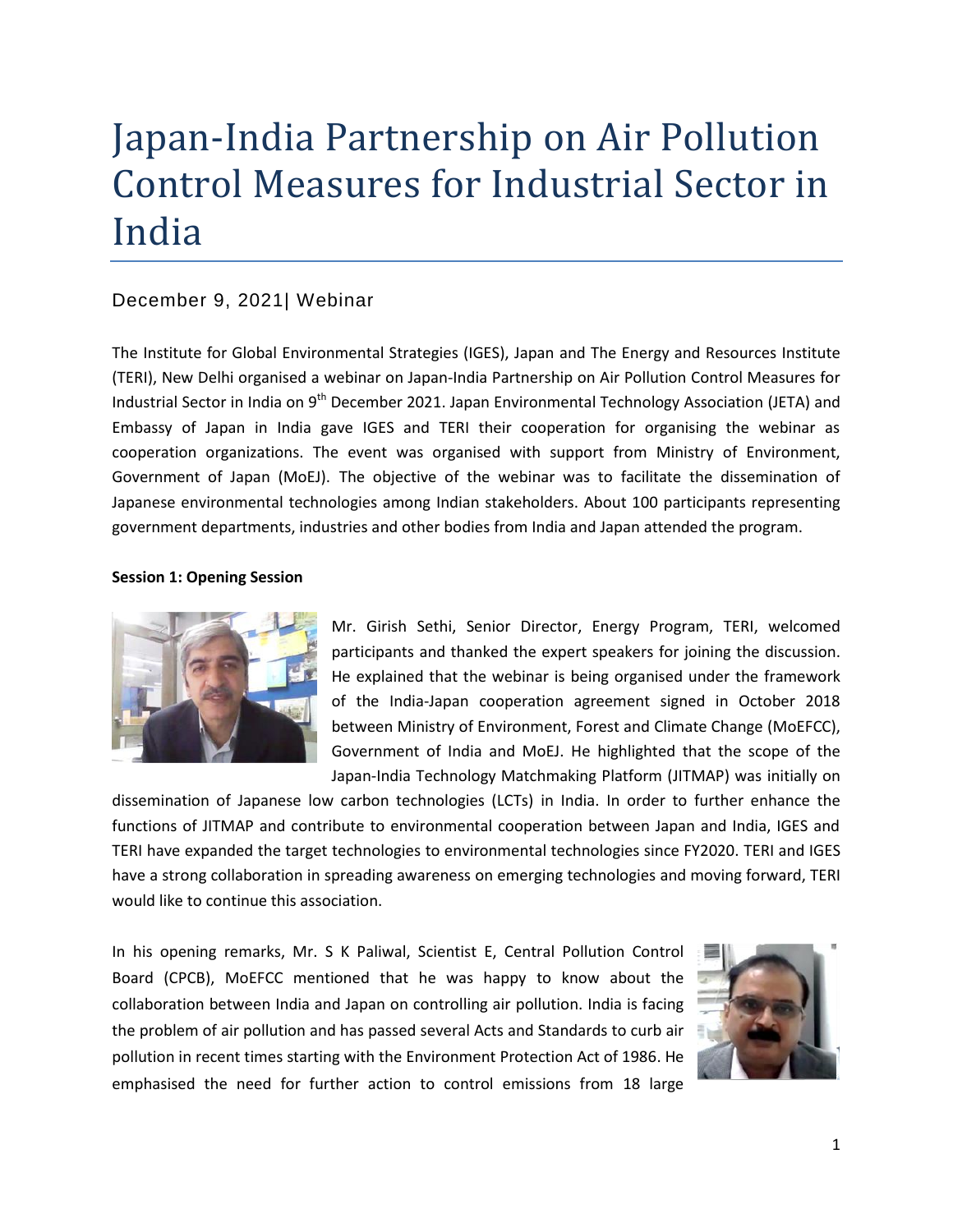industrial sectors like thermal power plants, steel, cement, petrochemicals and so on. An environmental impact assessment study has to be conducted by these industries before setting-up the plant. Adoption of continuous emission monitoring system (CEMS) is compulsory for these industries. He mentioned that the high ash content of Indian coal is a challenge and that power plants are exploring adoption of new flue gas cleaning technologies like selective catalytic reduction (SCR) and selective non-catalytic reduction (SNCR) to control nitrogen oxides (NOx) emissions. Mr. Paliwal conveyed his hopes that the webinar would lead the way to better pollution control and adoption of cleaner technologies.



Mr. Ryuzo Sugimoto, Director, International Cooperation and Sustainable Infrastructure Office, MoEJ, highlighted the strong bond between Japan and India on environmental co-operation. In October 2018, the cooperation between MoEJ and MoEFCC was further strengthened with the signing of an agreement. The first India-Japan high level policy dialogue on environment was held in September 2021. The two countries discussed areas for future collaboration. Japan is committed to become carbon neutral by 2050 and

welcomes India's plans to become carbon neutral by 2070. At recent United Nations Climate Change Conference, more commonly referred to as COP26, held in Glasgow, Scotland, Article 6 has been agreed. Japan already has more than 200 joint crediting mechanism (JCM) projects in 17 countries and is looking forward to upscale this to address climate change in the future and to realize the conclusion of the JCM between India and Japan as the JCM will enable the project development that meet India's needs.

## **Session 2: Technical Session - Air Pollution Control Measures: Results and Issues in India, Japan and Other Countries**



In his presentation, Dr. Satoshi Kojima, Program Director, IGES Kansai Research Centre, provided a background of JITMAP. Under JITMAP, seminars, webinars and feasibility studies are undertaken to promote technology transfer. Under a Memorandum of Cooperation (MOC) signed in 2018 between the MoEF&CC and MoEJ in the field of Environmental Cooperation, eight key areas of cooperation between India and Japan have been identified. They include pollution control (air, water, and soil), chemical and waste management, coastal and marine ecosystems, climate change etc.

The first India-Japan high level policy dialogue on environment held in September 2021, focused on several subjects such as Climate Change, Fluorocarbons, Marine litter, Air pollution and Sustainable Technologies and Transports. Japanese and Indian stakeholders have collaborated on several projects aimed at reducing emissions and tackling air pollution. This webinar focuses on deepening the dialogue on cooperation and exploring pathways for India-Japan collaboration to work together and tackle India's air pollution issues.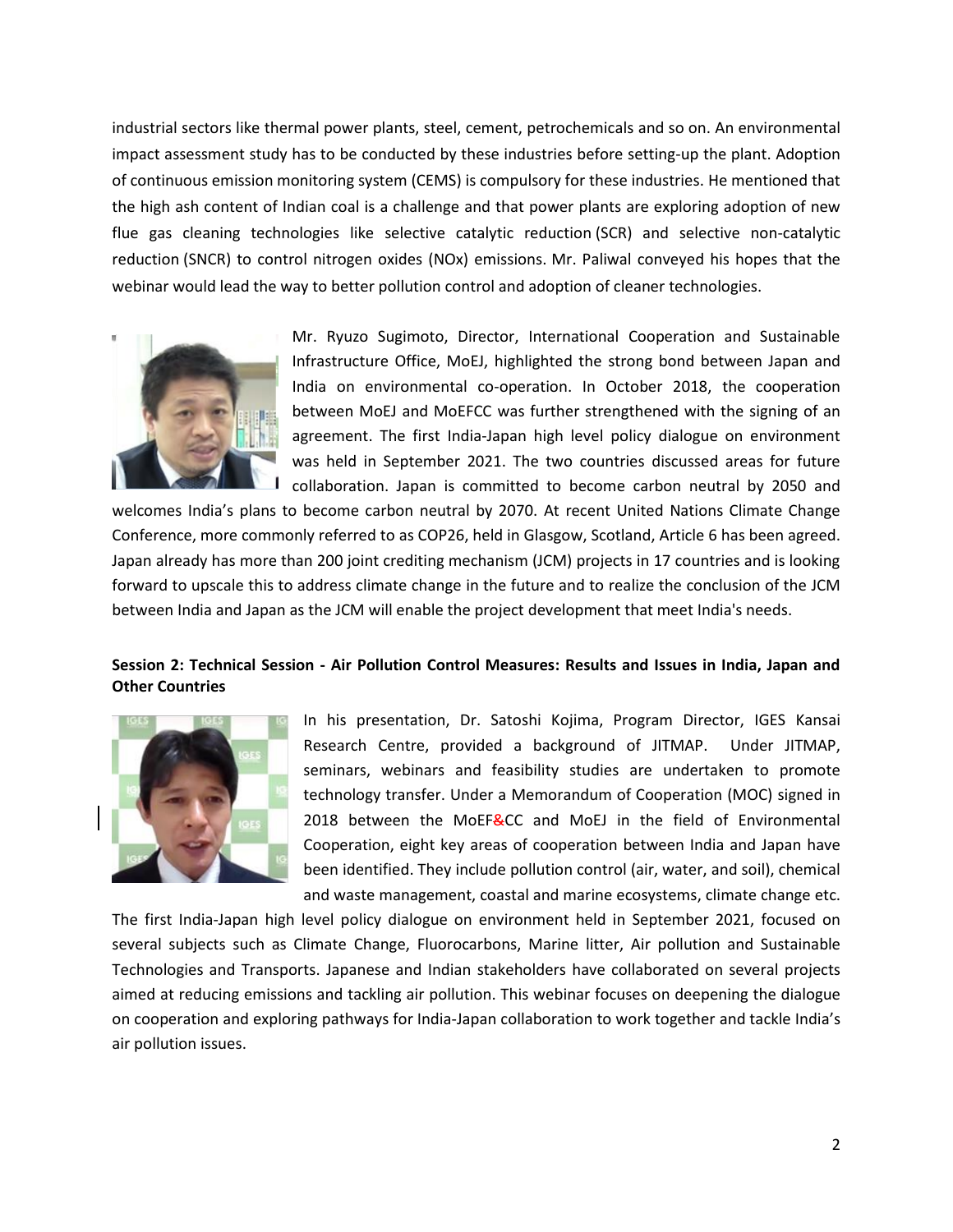Mr. Takeshi Kobayashi, Chairman, Overseas Committee, Japan Environmental Technology Association (JETA), shared experiences on curbing environmental pollution in Japan and China. He compared the differences in approach between Japan and China. In Japan, strict selfcontrol by industry helped curb rising pollution, while in China measures by the Government had a significant impact. To tackle India's air pollution challenge, an India-specific solution, would need to be explored. He emphasised the importance of accurate measuring devices. India could



consider introducing regulatory mechanisms to reduce  $NO<sub>X</sub>$  and  $SO<sub>X</sub>$  emissions. He also highlighted that understanding of the importance of measurement and strict control of fixed source emission gas, as well as measurement devices for the purposes are required for the promotion of environmental improvement.



Mr. Takeyoshi Yamazaki, Deputy Director, Overseas Sales Division, DKK-TOA CORPORATION, outlined activities undertaken by the organisation in India in ambient air and water quality analysers. He shared some of the challenges of working in India, such as the requirement of United States Environmental Protection Agency (USEPA) certificates for billing, and field tests in 4 US mainland locations for technologies, restrictions on company selection for sewage treatment technologies. He emphasised the important role that

cooperation and tie-ups with local manufacturers will play in the dissemination of technologies in India.

Mr. Kunal Soni, Process & Environment Segment, Horiba India Private Limited, shared Horiba's activities for monitoring air pollution and provided details on projects taken under CEMS and Water Quality Monitoring System. The company has conducted real-time analysis across varying conditions in India. In Uttar Pradesh, Air quality Monitoring Systems were installed in 35 stations. He stressed the need for data validation and increased monitoring at the particulate level. He concluded by emphasizing



that it is a time to contribute to improving air pollution by providing accurate data to the Indian government.



Mr. Taishi Kawai, General Manager, Mitsui & Co. India Private Limited, discussed the impact of stubble burning on air pollution. Mitsui & Co., has invested in Punjab Renewable Energy Systems Private Limited (PRESPL) – a company that collects agricultural waste for supply as a bio-fuel. Briquette production is also done to make biomass into steam. Through this circular economy model, income of 100 million INR was generated. Mitsui is looking at the application for carbon solutions, mobility etc. He concluded his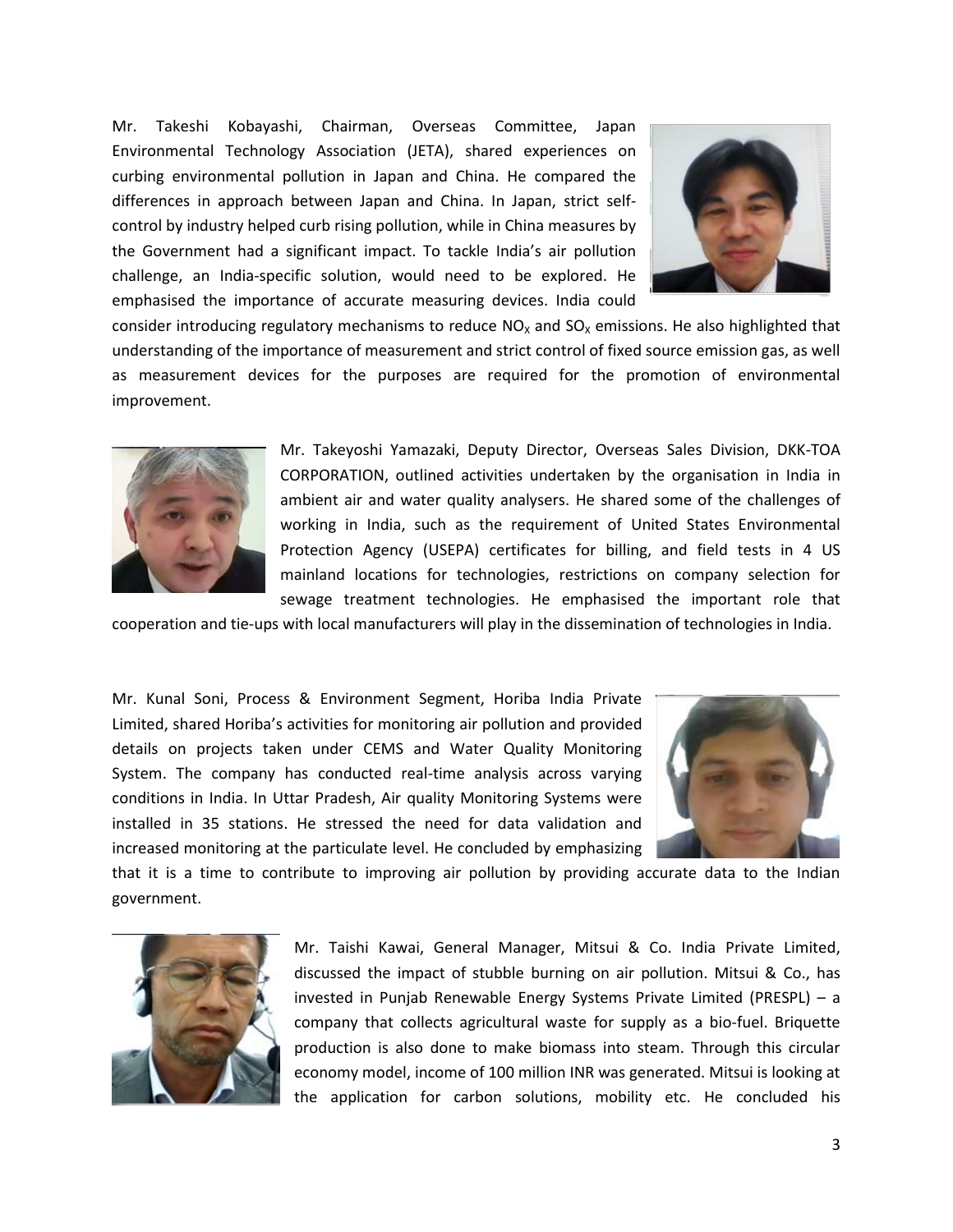presentation with highlighting that PRESPL's bio-fuel supply and energy provision from agricultural wastes contributes to not only improving air pollution but also providing additional income to farmers by purchasing wastes and opportunities for many local women to work.

Mr. T C Patel, Nodal officer ETS, Gujarat Pollution Control Board (GPCB), provided details on India's first Emissions Trading System (ETS), the first cap and trade market for particulate matter in the world. The project was inaugurated in July 2019 by the Chief Minister of Gujarat. The ETS was implemented from September 2019 onwards. He then presented key differences between the command and control and the market-based approach. Under ETS, a permit is given to the industry for a month. Through this system, continuous monitoring is possible. The monitoring process



makes 1,440 data points available on a daily basis. The ETS provides incentives to companies to go beyond required regulations. A total of 342 units were selected for the pilot ETS. Mr. Patel shared some of the criteria used for this selection, such as: i) units should be within a 30 km range of city of Surat, ii) units should be under the red category, and iii) they should have an average boiler capacity of 5 TPH and use solid fuels. A cap of 170 tons per month has been kept for industry. A trading platform has been setup along with a market oversight committee. Through this system, emissions have fallen by approximately 24%. Introduction of the system has led to greater data availability, improved ease of access, promoted abatement, reduced particulate matter emissions and increased the profit of compliant units.



Mr. Sushil Kharkwal, Head EHS, Alembic Pharmaceuticals Limited, Gujarat, gave insights on tackling air pollution in the pharmaceutical industry. Various technologies are being used by the sector to tackle different types of emissions. Technologies such as acid scrubbers, alkaline scrubbers and venturi scrubbers are being used to tackle volatile organic compounds (VOC) emissions. However, the measurement of VOC emissions is a significant challenge. Stack emissions are reduced with the use of wet scrubbers, bag filters etc. He highlighted that the government has made the installation of

CEMS mandatory, and data collected by the system is sent directly to CPCB.

# **Session 3: Moderated Discussion - How Japan and India should work together to overcome air pollution issues in India.**

Dr. Sumit Sharma, UNEP, stressed on the significant issues caused by air pollution. Monitored cities are not meeting required standards. The industrial sector contributes almost 15-20% of PM 2.5. This varies by City and by State. The levels of pollution observed 50 years ago in Japan can now be seen in India. He expressed his hopes to discuss with the panellists how Japan and India can work together to overcome air

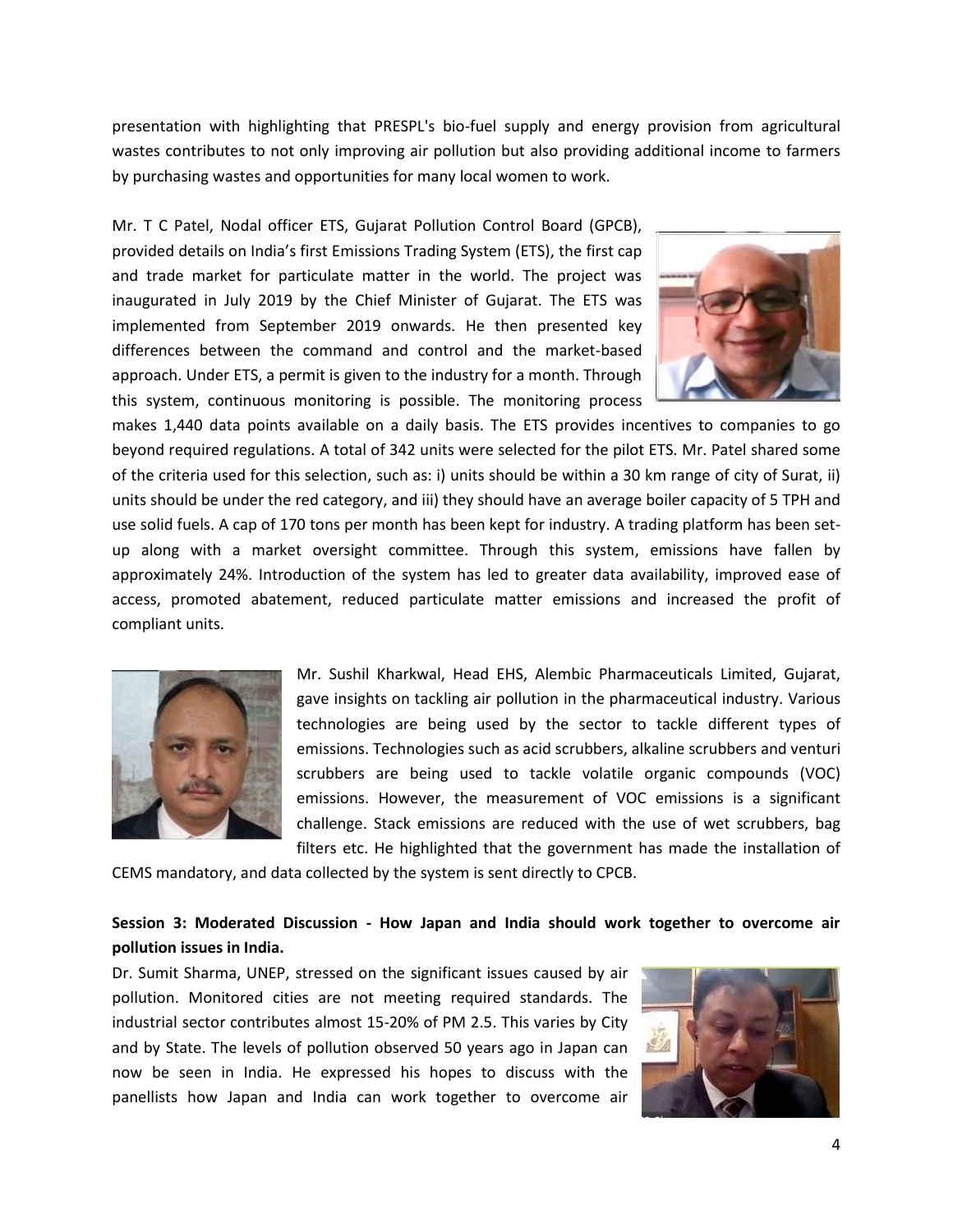pollution issues. Specially he emphasised that he would like the Japanese panellists to share their experiences and lessons learned to improve air pollution control measures in India since Japan had several pollution problems in the past like India and overcome them.



Dr. V M Motghare, Joint Director Air, Maharashtra Pollution Control Board (MPCB), mentioned that in 2020, MPCB signed a MoU with the environment bureau of Osaka city. The main aim of the MoU was the rationalisation of energy conservation, capacity building and knowledge and skills sharing. There are large number of industries in the State of Maharashtra. Under the National Clean Air Program, 19 cities from the State have been identified as not meeting the required standards. Dr.

Motghare also shared that, a comprehensive action plan was being developed to reduce emissions by 30%, and will include provisions to reduce vehicular emissions in Mumbai and semi-metros. The Board also aims to make 43 major cities in the state carbon neutral. Industrial improvements power hubs have a significant footprint. These hubs are being asked for a report and are promoting flue-gas desulphurisation. Japan is a pioneer in technologies for reducing air pollution. Interactions and benchmarking to reduce air pollution and developing a roadmap for the steel and transport sector is taking place. We encourage Japan and Japanese companies to sign a MoU with the Government to take this further.

Mr. T C Patel, GPCB, said that is committed to the implementation of innovative ideas. The GPCB has collaborated with global universities and research institutes for the Emissions Trading Scheme. He stated that the GPCB is also undertaking other initiatives one of which is the humidity boiler, wherein they have set-up 6 community boilers in the State. Mr. Patel highlighted that the State is strengthening its monitoring network by adapting better tools including conducting environmental audits. In policy, the use of wet scrubbers has been made mandatory for boilers with capacities greater than 40 TPH. The Clean Air Action Plan aims to tackle the challenge of pollution from various sources. He said that the GPCB was open to new ideas.

Mr. Yuki Yoshida, Second Secretary, Embassy of Japan in India, emphasised on the significant potential for collaboration between Japan and India in tackling air pollution especially in agriculture, industry and manufacturing of India. In each of the above areas, improving the technology and knowledge, and raising the awareness of citizens regarding air pollution control is needed. In the case of stubble burning, greater support needs to be given to farmers so that they can understand benefits of air pollution measures. Mr. Yoshida also



emphasized that India and Japan collaboration in the field of environment should have broader scopes of cooperation, and starting good business collaboration in India is required.